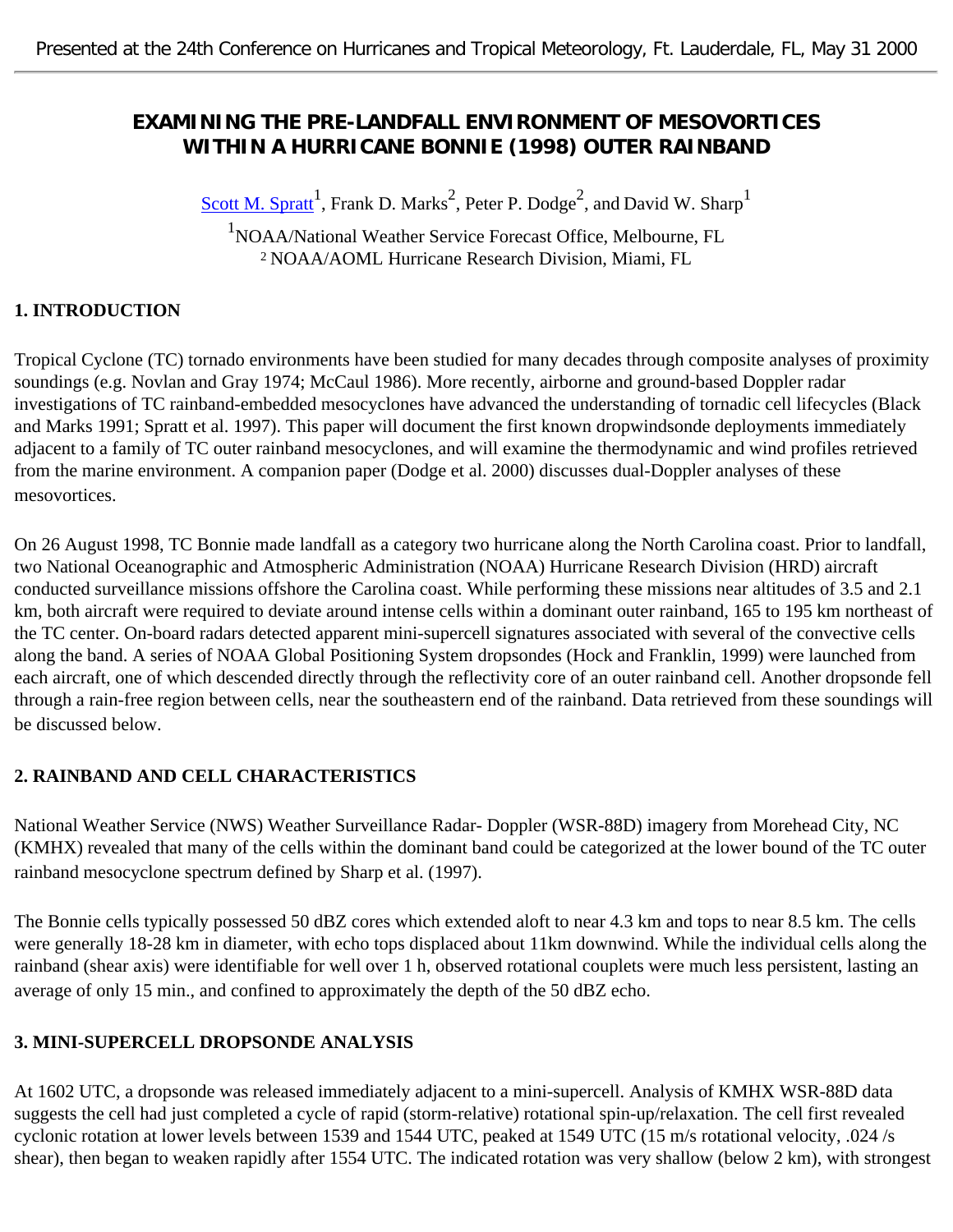rotation shown near 1.1km.

Comparing radar reflectivity products with the dropsonde path, it appears that the sonde advected into the supercell shortly after release, then emerged downwind (southeast) of the cell just prior to reaching the surface. An equivalent potential temperature (Theta-e) profile ([Fig. 1](#page-2-0)) revealed a steep lapse rate during descent, decreasing from 359 K at the sea surface until reaching a minima of 345 K at 500 m, indicative of a layer of surface-based conditional instability. Also through this depth, the mixing ratio (q; not shown) remained constant, near 21 g/kg, signifying the "mixed layer" as defined by Powell (1989). These Theta-e and q profiles were compared with those from a subset of seven dropsondes launched outside the rainband between 1530 and 2208 UTC, but within 100 km of the mini-supercell sonde. Each profile displayed much weaker Theta-e lapse rates and shallower mixed layers, with most possessing surface based neutral buoyancy with elevated layers of conditional instability.

A Convective Available Potential Energy (CAPE) of 1201 J/kg was obtained by bogusing thermodynamic quantities above flight level from the 1800 UTC MHX sounding (which was approximately 40 km from the supercell and within the rainband) and lifting the surface parcel. This degree of buoyancy greatly exceeds the average TC-tornado CAPE determined by McCaul (1991), but is only slightly larger than the CAPE computed for MHX.

The wind direction was found to veer with height from 108 degrees at sea level to 140 degrees just above the mixed layer [\(Fig. 2\)](#page-3-0). Little change in direction occurred from 700 to 1700 m, with additional modest veering farther aloft. Wind speed increased rapidly within the same layer of pronounced veering, from 23 m/s at the surface to a relative maxima at 750 m of 44 m/s (not shown). Using the radar determined supercell motion of 147 degrees at 31.5 m/s and dropsonde winds yields a Storm-Relative Helicity (SRH) of 392m^2/s^2within the 0-2 km layer and 510 m^2/s^2 within the 0-3 km layer. Likewise, this extreme helicity is well above the average for TC events, and can be indicative of strong to violent (non-tropical) tornadoes (Davies-Jones et al. 1990).

# **4. RAINBAND DROPSONDE ANALYSIS**

The dropsonde into the non-precipitative portion of the rainband was launched at 1728 UTC. KMHX storm-relative velocity images depicted low level convergence associated with a cell located 17 km downwind through 1745 UTC, followed by a period of rapid mesocyclogenesis. Observed rotational velocity peaked near 19 m/s (at a height of 1.1 km) at 1754 UTC. Rapid weakening then commenced, just before the cell reached the mainland coast. Notably, a cell possessing similar characteristics, located within the rainband, 45 km downwind from the circulation described above, moved onshore as a waterspout and produced F1 tornado damage at 1725 UTC.

The Theta-e profile showed a pronounced decrease of nearly the same magnitude as the supercell profile, but occurring through a much deeper layer, and elevated from 500 to 1300 m. A shallow mixed layer of 200 m was evident, in addition to a high surface q of 25 g/kg (not shown). A CAPE, calculated from the composite method described in section 3, of 1967 J/ kg greatly exceeded the already excessive buoyancy of the supercell environment.

The wind direction varied slightly at lower levels, then veered from 132 degrees at the top of the mixed layer to 156 degrees at 950 m, with a slight backing evident between 500 and 600 m [\(Fig. 2\)](#page-3-0). Farther aloft, the wind direction remained nearly constant. The degree of veering with height was quite similar to the supercell case, except winds were generally 20 degrees more easterly within the supercell profile. This difference accounted for a lower, although still impressive, 0-2 km SRH of  $177 \text{ m}^2/\text{s}^2$ .

### **5. CONCLUSIONS**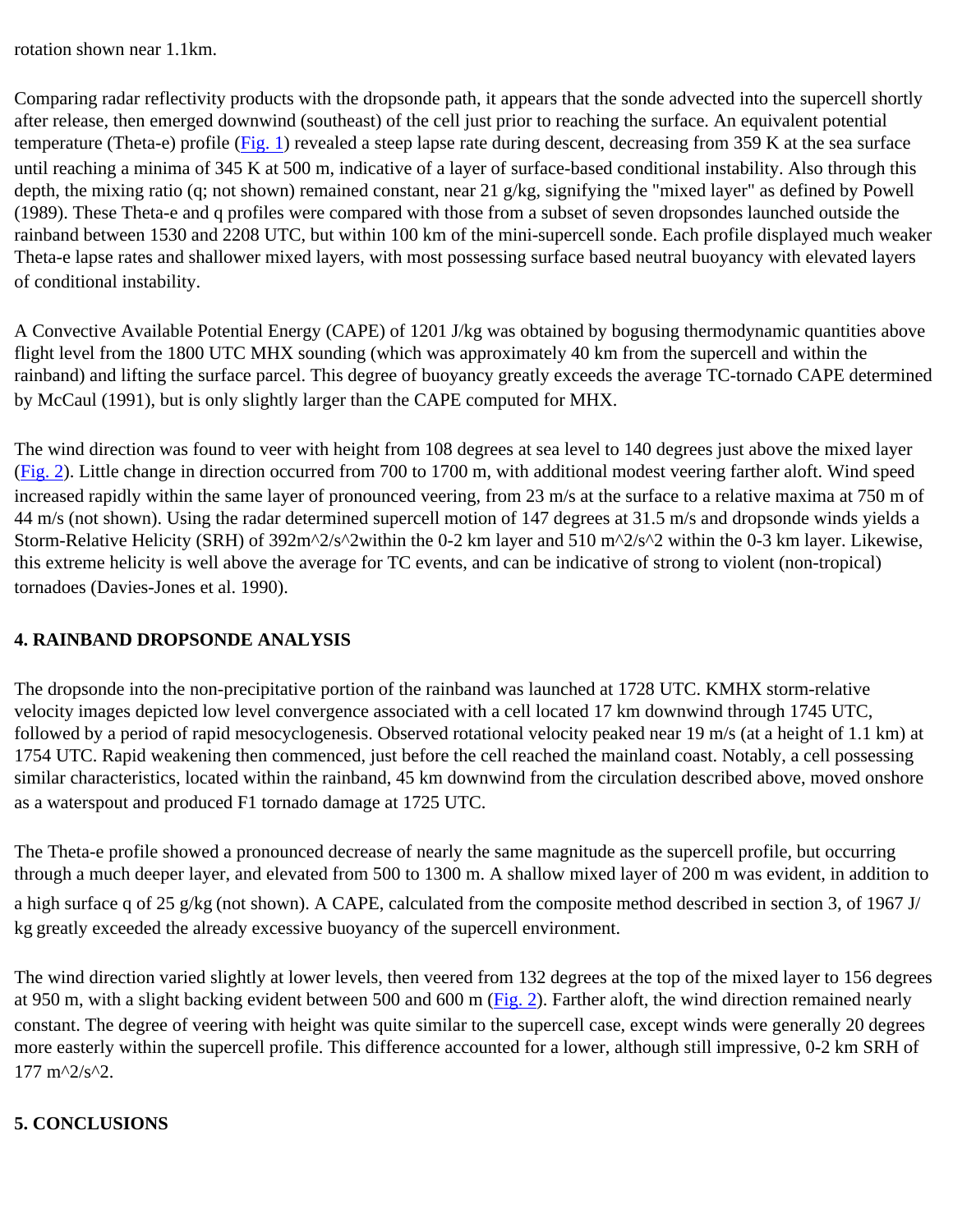Thermodynamic quantities obtained from dropsondes within a TC Bonnie rainband revealed significant conditional instabilities and CAPE. Likewise, cell motions of nearly 80% of the mean 0-3 km wind yielded excessive SRH. Adjacent profiles outside the rainband displayed parameters less conducive to mesocyclone and tornado development. The large magnitude of local variability shown amongst the sondes emphasize the inability of the land-based radiosonde network to resolve the evolution of TC tornadic rainbands. To compensate, forecasters must closely monitor changes of cell structure within dominant rainbands via radar. Anticipating TC-supercell lifecycles may further heighten forecaster awareness and lengthen the lead-time for warnings.

#### **6. REFERENCES**

Black, P.G., and F.D. Marks, 1991: The structure of an eyewall meso-vortex in Hurricane Hugo (1989). Preprints, *15th Conf. on Hurricanes and Tropical Meteorology*, Miami, FL, Amer. Meteor. Soc., 579-582.

Davies-Jones, R.P., D. Burgess, and M. Foster, 1990: Test of helicity as a tornado forecast parameter. Preprints, *16th Conf. on Severe Local Storms*, Kananaskis Park, AB, Canada, Amer. Meteor. Soc., 588-592.

Dodge, P., S.M. Spratt, F.D. Marks, Jr., D.W. Sharp, and J. Gamache, 2000: Dual-Doppler analyses of mesovorticies in a [hurricane rainband.](ftp://ftp.aoml.noaa.gov/hrd/pub/marks/24th_conf_%28Dodge%29.pdf) Preprints, *24th Conf. on Hurricanes and Tropical Meteorology*, Ft. Lauderdale, FL, Amer. Meteor. Soc.

Hock, T.F. and J.L. Franklin, 1999: The NCAR GPS Dropwindsonde. *Bull. Amer. Meteor. Soc.*, **80**, 407-420.

Novlan, D.J. and W.M. Gray, 1974: Hurricane spawned tornadoes. *Mon. Wea. Rev.*, **102**, 476-488.

McCaul, E.W., Jr. 1986: Observations of the Hurricane "Danny" tornado outbreak of 16 August 1985. *Mon. Wea. Rev.*, **115**, 1206-1223.

McCaul, E.W., Jr., 1991: Buoyancy and shear characteristics of hurricane-tornado environments. *Mon. Wea. Rev.*, **119**, 1954-1978.

Powell M.D., 1989: Boundary Layer Structure and Dynamics in Outer Hurricane Rainbands. Part II: Downdraft Modification and Mixed Layer Recovery. *Mon. Wea. Rev*., **118**, 918-938.

Sharp, D.W., J. Medlin, S.M. Spratt, and S.J. Hodanish, 1997: A spectrum of outer spiral rainband mesocyclones associated [with tropical cyclones](http://www.srh.noaa.gov/mlb/trop97dws.html). Preprints, *22nd Conference on Hurricanes and Tropical Meteorology*, Amer. Meteor. Soc., Ft. Collins, CO, pp 117-118.

Spratt, S.M., D.W. Sharp, P. Welsh, A. Sandrik, F. Alsheimer, and C. Paxton, 1997: [A WSR-88D assessment of tropical](http://www.srh.noaa.gov/mlb/waf2.html)  [cyclone outer rainband tornadoes](http://www.srh.noaa.gov/mlb/waf2.html). *Wea. Forecasting*, **12**, 479-501.

<span id="page-2-0"></span>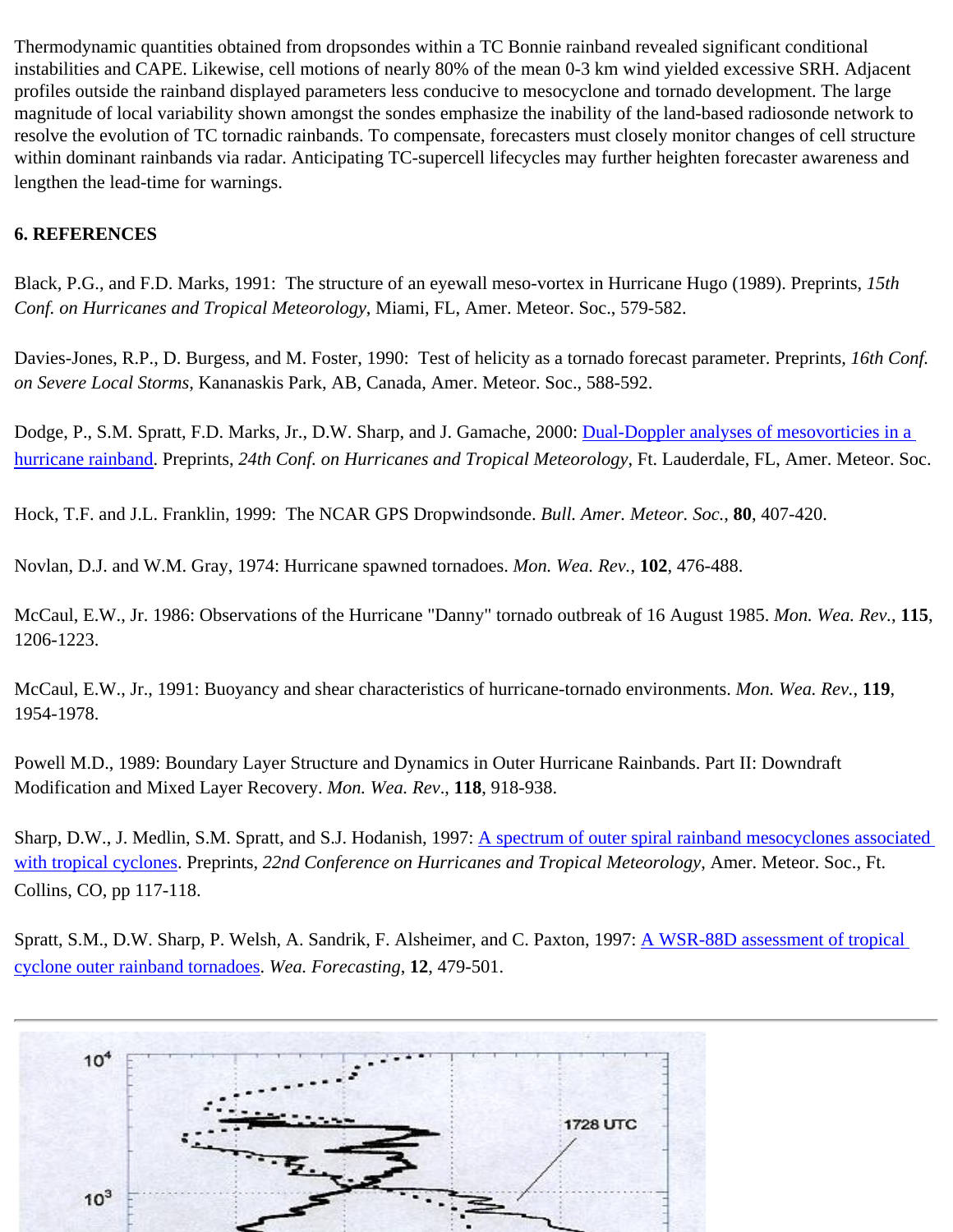

**Fig. 1.** Theta-e vertical profile obtained from NOAA aircraft dropsondes deployed adjacent to a mini-supercell and within rain-free region of the rainband. A special rawinsonde release from NWS MHX is shown for comparison. Sonde release times are shown.

<span id="page-3-0"></span>